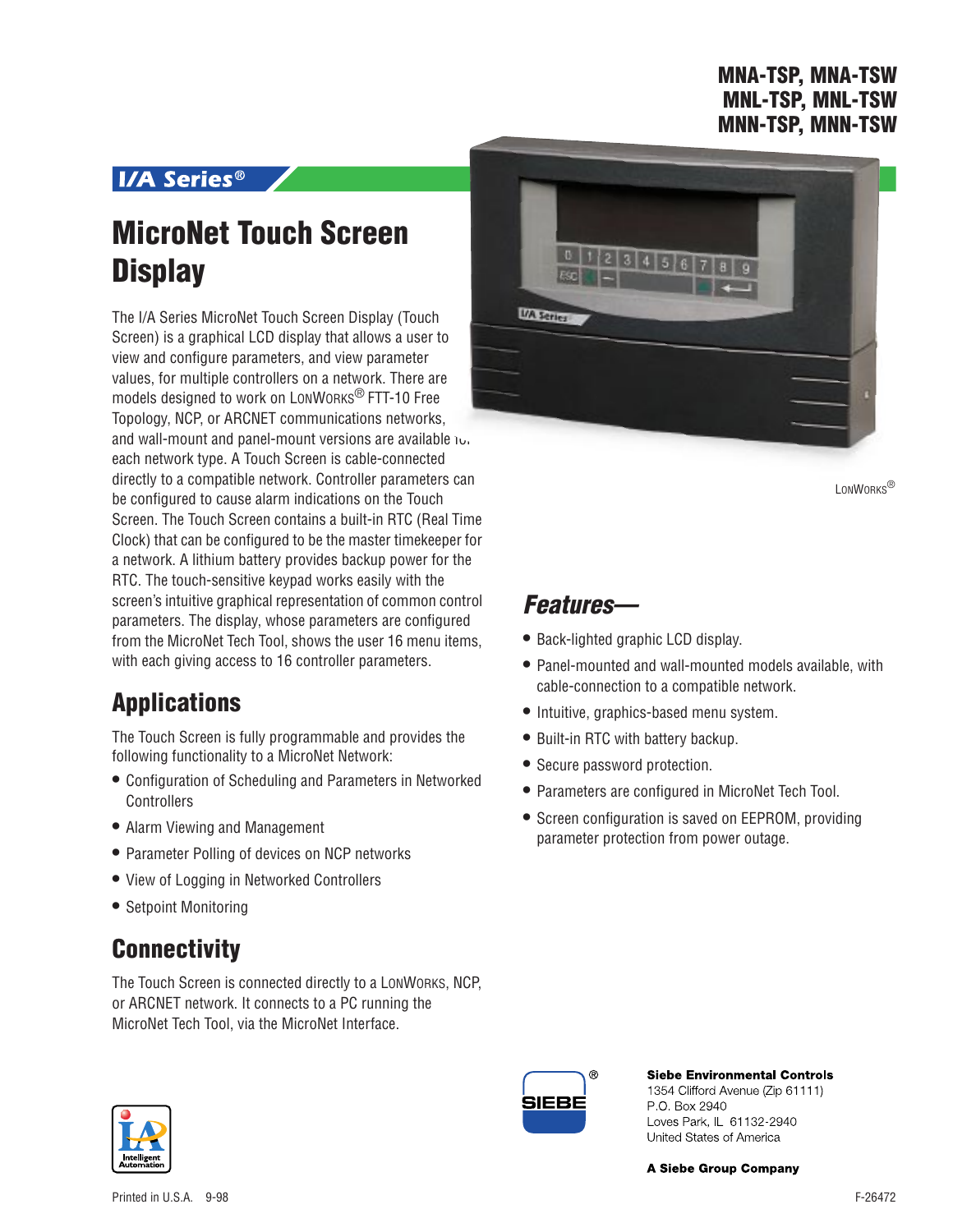### **Table-1 Model Chart**.

| Model   | <b>Description</b>                                | <b>Communications</b> | <b>Mounting Method</b> |
|---------|---------------------------------------------------|-----------------------|------------------------|
| MNA-TSP | I/A Series MicroNet ARCNET Touch Screen Display   | ARCNET                | Panel-Mount            |
| MNA-TSW |                                                   |                       | Wall-Mount             |
| MNL-TSP |                                                   | LONWORKS              | Panel-Mount            |
| MNL-TSW | I/A Series MicroNet LONWORKS Touch Screen Display |                       | Wall-Mount             |
| MNN-TSP |                                                   | <b>NCP</b>            | Panel-Mount            |
| MNN-TSW | I/A Series MicroNet NCP Touch Screen Display      |                       | Wall-Mount             |

### **Hardware Specifications**

**Dimensions** Approx. 4.25" high x 9.6" wide x 0.5" deep (108 mm x 244 mm x 13.5 mm).

**Enclosure** Molded ABS plastic case. Fire resistant to UL94.

**Communications Ports** 2 Serial RS485 ports.

**Power Supply Input** 24 Vac. RTC has lithium battery (350 days life at continuous discharge).

**Maximum Power Consumption** 8 VA at 24 V, 50/60 Hz.

### **Surge Immunity Compliance**

ANSI C62.41 (IEEE-587, Category A & B).

### **Agency Listings**

FCC, Class A UL Listed UL-916 (File #E189143 Category PAZX). UL Listed to Canadian Safety Standard (CAN/CSA C22.2).

**European Community – EMC Directive (CE) Emissions** EN50081-1 **Immunity** EN50082-1

**Mounting** Panel-mounted or wall-mounted.

### **Ambient Limits**

**Operating Temperature** 32 to 104 °F (0 to 40 °C). **Shipping and Storage Temperature** -40 to 160 °F (-40 to 71 °C).

**Humidity** 0 to 95% RH, non-condensing.

# **Software Specifications**

The Touch Screen displays, and allows configuration of, controller parameters. Table 2 lists some of these parameters and details their use.

#### **Table-2 Touch Screen Menu Options.**

| <b>Menu Option</b>                 | Detail                                                                               |  |
|------------------------------------|--------------------------------------------------------------------------------------|--|
| Change an Analog Value             | • User can increase or decrease the<br>parameter values within a<br>specified range. |  |
| <b>Change Digital Parameters</b>   | • User can choose ON, OFF, or NONE<br>(Auto) for the chosen parameter.               |  |
| Change/Set a Time<br>Schedule      | • Date, hour, and minutes are<br>selectable by the user.                             |  |
| Change/Set a Holiday<br>Schedule   | • Start/end holiday, date is<br>selectable by the user.                              |  |
| View an Optimizer<br>Histogram/Log | • User can view a histogram (graph)<br>and log of start times for optimiser<br>mode. |  |
| <b>Review Alarms</b>               | • User can see all parameters with<br>alarm attributes attached.                     |  |
| Acknowledge Alarms                 | • User can view and acknowledge<br>alarms.                                           |  |
| View Logging Graph Trends          | • User can specify and view logged<br>trend data in a graph.                         |  |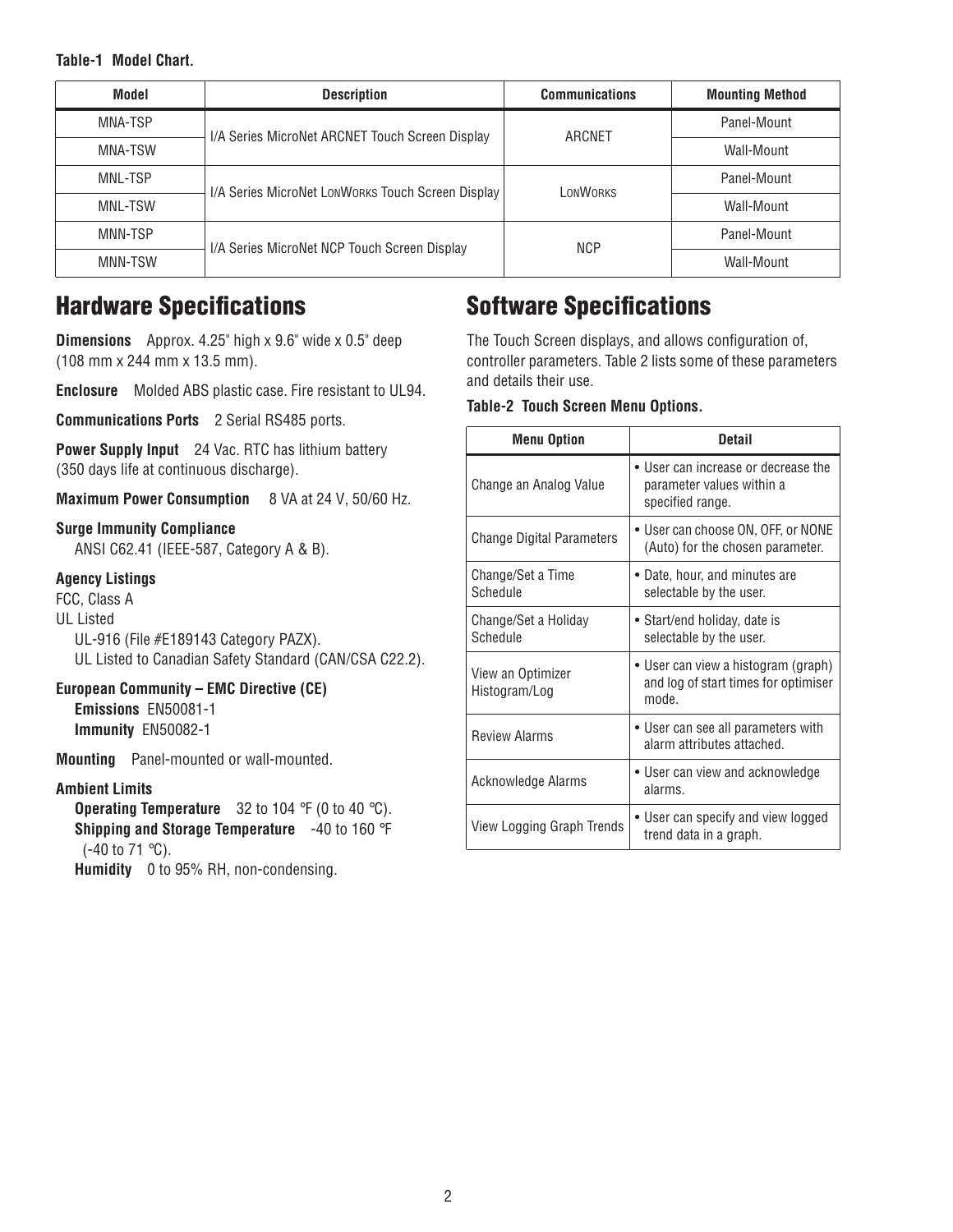# **Communications**

**LONWORKS Networks** A LONWORKS communications network uses an FTT-10 Free Topology configuration and can host up to 62 LONWORKS devices. Controllers on a LONWORKS network can communicate with each other in a peer-to-peer fashion, and connect to the MicroNet View and MicroNet Tech Tool software platforms via the MicroNet Interface. The MicroNet Interface supports an ENM (Embedded Network Management) database with a complete listing of all devices on the network and the connections (bindings) between them. MicroNet View provides alarm management, and dynamic and historical logging for the network. An optional Touch Screen Display (MNL-TSP or MNL-TSW) may be cable-connected directly to the LONWORKS network, to interface with connected MicroNet controllers. A LONWORKS network has a communications speed of 78.8k baud, using unshielded, twisted-pair cabling.

**NCP Networks** When neither open protocol nor peer-to-peer communications are required, an NCP network may be a cost-effective solution. An NCP network communicates in a polled-response fashion. Controllers on an NCP network

connect to the MicroNet View and MicroNet Tech Tool software platforms via the MicroNet Interface. An optional Touch Screen Display (MNN-TSP or MNN-TSW) may be connected directly to the NCP network, to interface with connected MicroNet controllers. An NCP network has a communications speed of 9.6k baud.

**ARCNET Networks** If an open protocol is not necessary, but peer-to-peer communications and high performance are desired, the ARCNET network option may be implemented. An ARCNET communications network can host up to 127 devices. Controllers on an ARCNET network can communicate with other controllers in a peer-to-peer fashion, and connect to the MicroNet View and MicroNet Tech Tool software platforms via the MicroNet Interface. An optional Touch Screen Display (MNA-TSP or MNA-TSW) may be connected directly to the ARCNET network, to interface with connected MicroNet controllers. An ARCNET network has a communications speed of 156k baud.



Figure-1 I/A Series MicroNet Touch Screen Display Connectivity.